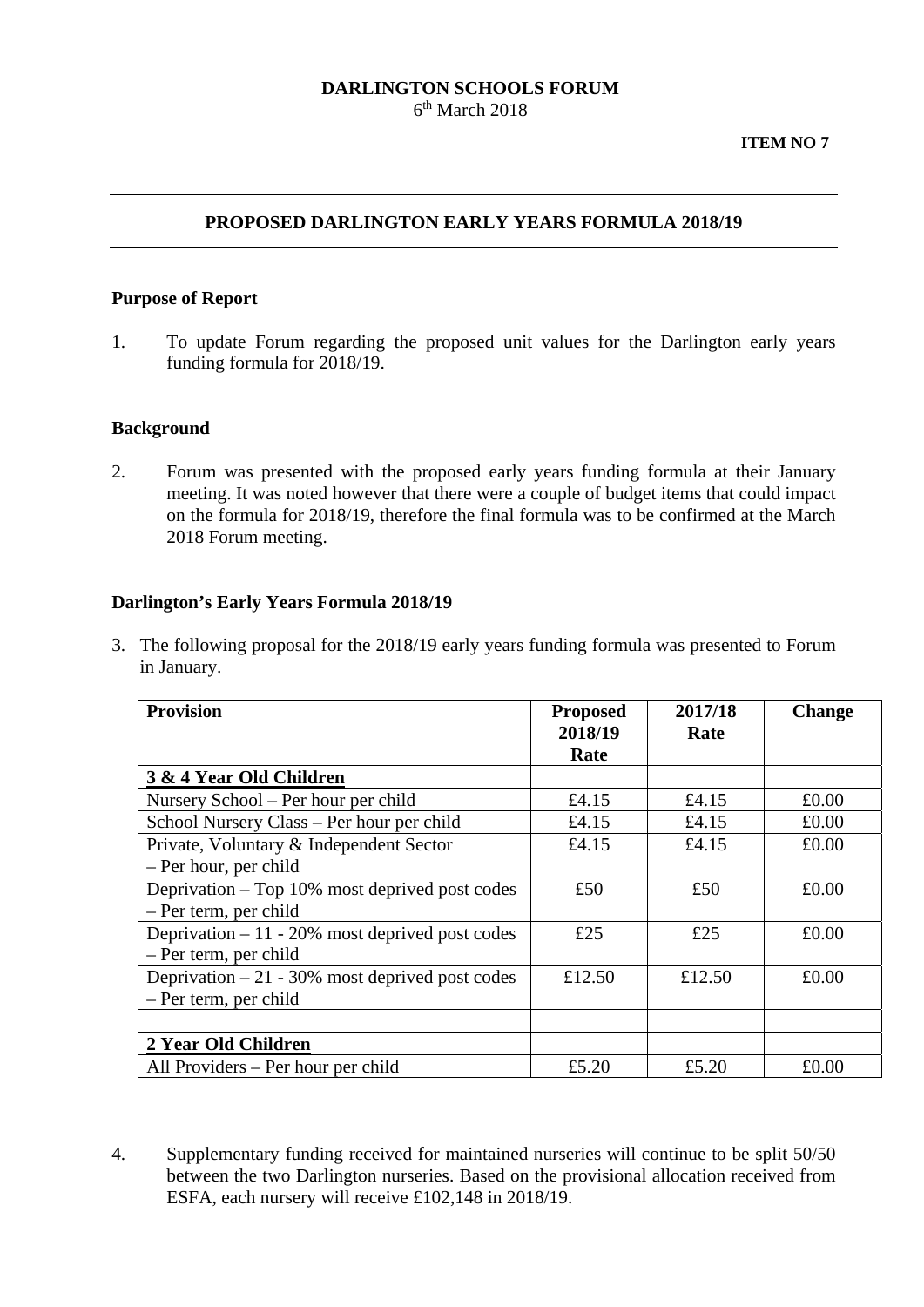- 5. The central allocation of £113,754 will remain in 2018/19 to contribute towards the Council's early year's team.
- 6. The DAF payment will remain at the national level of £615 per child per year.
- 7. Early Year's Pupil Premium will continue to be paid at the national rate received of 0.53p per qualifying child hour (for universal entitlement).
- 8. The SEN inclusion budget will remain at £150,000.

## **Current Year Budget Position**

- 9. At the time of writing the January Forum paper the census data was not available for the spring term. This is important as it meant that the actual amount of funding received within the early years DSG block for 2017/18 and the total spend on early years provision in 2017/18 could not be confirmed. The result of which means that it is not possible to confirm the current year's budget year end position. It is therefore not possible at this point to confirm if there will be spare early years funding available at the end of 2017/18 or if there will be a deficit to carry forward.
- 10. As per the budget update in agenda item 3, projections have been undertaken to give the estimated amount of early years funding that will be received and the total spend for the financial year 2017/18 and hence an estimated year end position.
- 11. As reported in agenda item 3, the SEN inclusion budget is expected to be overspent due to demands for support. Both the  $3 \& 4$  year old budget and the two year old budgets appear to be underspend based on the funding allocation received, however it is expected that as in the current year funding will be clawed back by ESFA in 2018/19 regarding 2017/18, following receipt of the final 2017/18 data. At present it is estimated that approximately £200,000 will be clawed back.
- 12. After the claw back it is expected that there will be an underspend in the overall early years budget, this is estimated at £80,000. As there are many estimates in this figure it is not proposed to use this funding in setting the 2018/19 early years funding formula. Any underspend that does accrue will be set aside for early years purposes and in the first instance will be used for any pressures in the SEN inclusion fund that may arise during 2018/19.

### **SEN Inclusion**

- 13. As reported to Forum in January the early years SEN inclusion budget is projected to overspend in 2017/18. As a result Forum were notified that a review of the criteria for accessing the fund would be undertaken in order to bring the budget back into balance in future years. The following paragraphs outline why the fund has been under pressure during 2017/18.
	- The number of schools and settings requesting support from the Early Years Inclusion Service for children with SEND has more than doubled over the last 3 years from 74 children in 2014/15 to 165 children in 2016/17.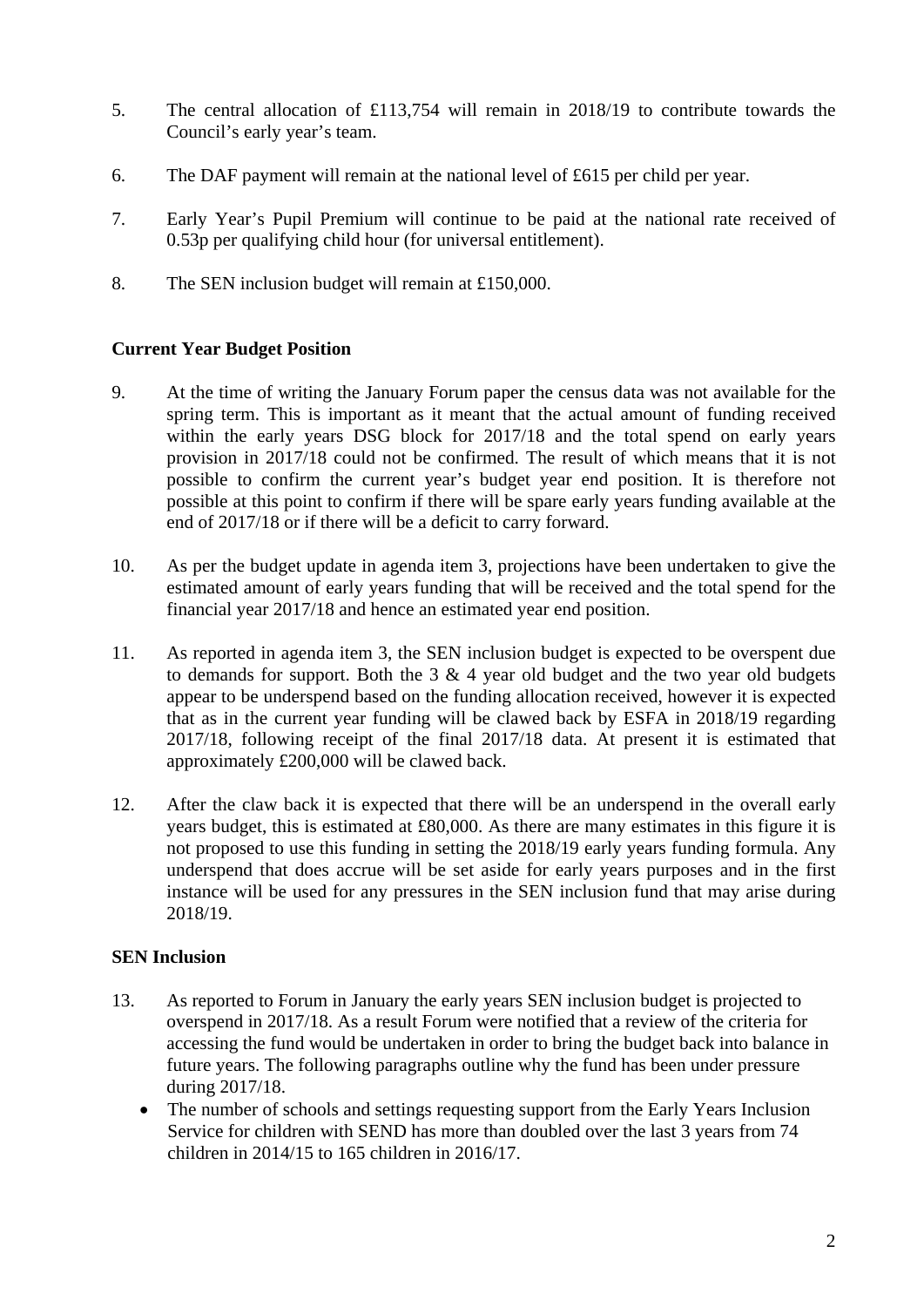- Significantly, after a reduction from 2015, the number of 2 year olds identified as needing SEN support has risen to 4.5% from 2.4% in 2016. This is higher than the majority of our statistical neighbours.
- The Early Years Inclusion Service identified 35 children in the academic year 2015/16 as potentially requiring Education Psychologist advice for progression to EHCP or specialist provision. This rose to 48 children in the academic year 2016/17. In the autumn term alone in 2017, 40 children have been identified to date. 60% of these children (due to start school in Sept 18) have either a diagnosis of ASD or a significant social communication need. Currently, on average these children constitute about a third of the work of the Early Years Inclusion Team.
- Requests for funding to support the inclusion of children with SEND has also steadily increased over the last 3 years with spending increasing year on year from £84,200 in the academic year 2013/14 to £219,070 in 2017/18.
- It should be noted that government funding to local authorities has seen no increase arising from the national implementation of 30 hours and solutions must be managed at a local level. If we 'stretch' the central Early Years SEN Inclusion Fund to take account of increased hours accessed under 30 hours, this effectively decreases the overall amount available to support the universal hours which is the child's entitlement.
- Two year olds are not statutorily eligible to receive the inclusion fund for children with special educational needs, but Darlington has previously supported an early intervention approach which allocates Early Years Inclusion Funding and Inclusion Coordinator support for 2 year olds with emerging SEN who are accessing their 15 hours early education entitlement. The monies allocated comes from the same overall budget that previously only extended to 3 and 4 years olds.
- Support from the Early Years Inclusion Service either through advice or access to inclusion funding continues to be predominately for children with Communication and Interaction needs. Significantly, a large proportion of this group are boys: 77%, in 2016/17, 82% in 2015/16 and 90% in 2014/15.

# Actions

- 14. Despite the carefully constructed plan to increase inclusion expenditure in Darlington, and the additional DAF funding which commenced in 2017, there is an unforeseeable overspend in 2017/18 which cannot continue because the Early Years Block of funding is limited. Analysis of overspend on inclusion indicates that the trend is likely to continue.
- 15. Darlington needs to review the Early Years Inclusion Service and associated Inclusion Funding process as our continued duty to ensure proper use of public funds and to ensure funding achieves its intended purpose. Discussion with settings indicates that they favour a model of funding Early Years SEND Inclusion that does not impact on the hourly rate paid to providers for all qualifying children.
- 16. In order to design a model, that does not impact on the hourly rate paid to providers for all qualifying children, the Early Years' Service is looking to implement a revised system of allocating Early Years SEND Inclusion Services and Funding to providers and schools. Early Years Inclusion Services and Funding will no longer be regarded as